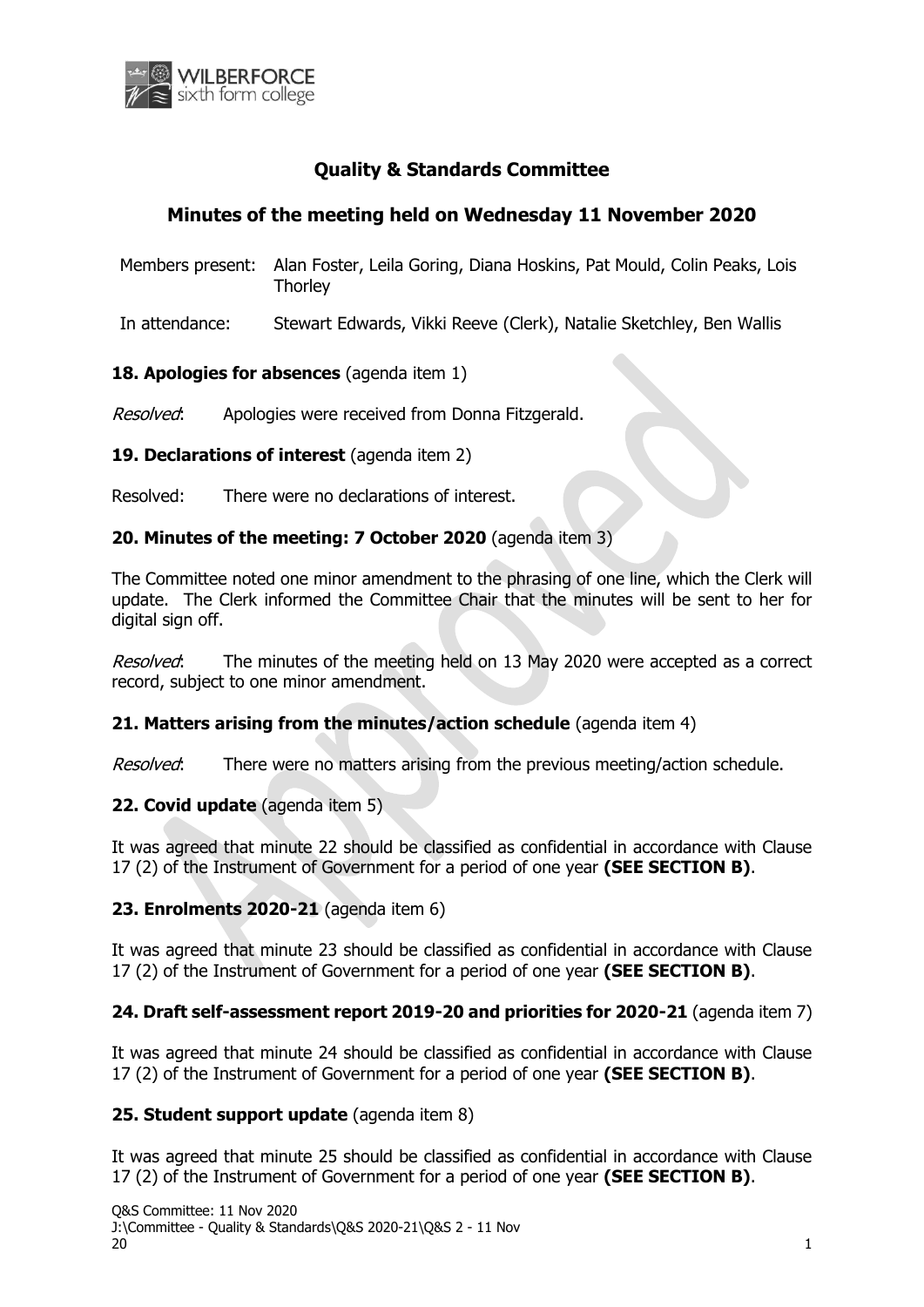## **26. Complaints and student disciplinary annual report** (agenda item 9)

It was agreed that minute 26 should be classified as confidential in accordance with Clause 17 (2) of the Instrument of Government for a period of one year **(SEE SECTION B)**.

### **27. Governor scrutiny** (agenda item 10)

CAP noted that the paper outlines the arrangements for scrutiny of the Single Central Register. He noted that the HR Manager has secured a secondment with Venn and HR is now being led by GJP, working with the HR & Payroll Officer. They are working on migrating the Single Central Register into Cintra, which should be completed this term. The Clerk confirmed that she will seek Governor volunteers once the migration of data has taken place and a date can be provided.

CAP stressed that he has done a review and has full confidence, but would welcome Governor scrutiny as well.

The Clerk queried whether the activity needs to be done in person or whether it can be done remotely. CAP confirmed it can be done either way, depending on Government guidelines around Covid.

Resolved: The governor scrutiny update was received.

## **28. Confidential items** (agenda item 11)

It was agreed that minutes 22, 23, 24, 26 and 26 should be classified as confidential in accordance with Clause 17 (2) of the Instrument of Government and associated reports are therefore not available for circulation to the public, college staff or students (excluding senior post holders).

#### **29. Any other business** (agenda item 12)

Resolved: There was no other business.

#### **30. Date of next meeting** (agenda 13)

Resolved: The next meeting will take place on Wednesday 11 November 2020.

#### **Learner impact**

The Committee scrutinised and provided appropriate challenge in the following areas, all of which helps to improve student performance and achievement:

- Ensuring measures are in place to ensure a safe and effective learning environment.
- Scrutinising the college's assessment and judgement of its performance, as well as priorities moving forward, to ensure that any areas for development are addressed.
- Ensuring effective support is in place for students.
- Undertaking governor scrutiny activities to ensure the College is meeting is legal duties in relation to the Single Central Register.